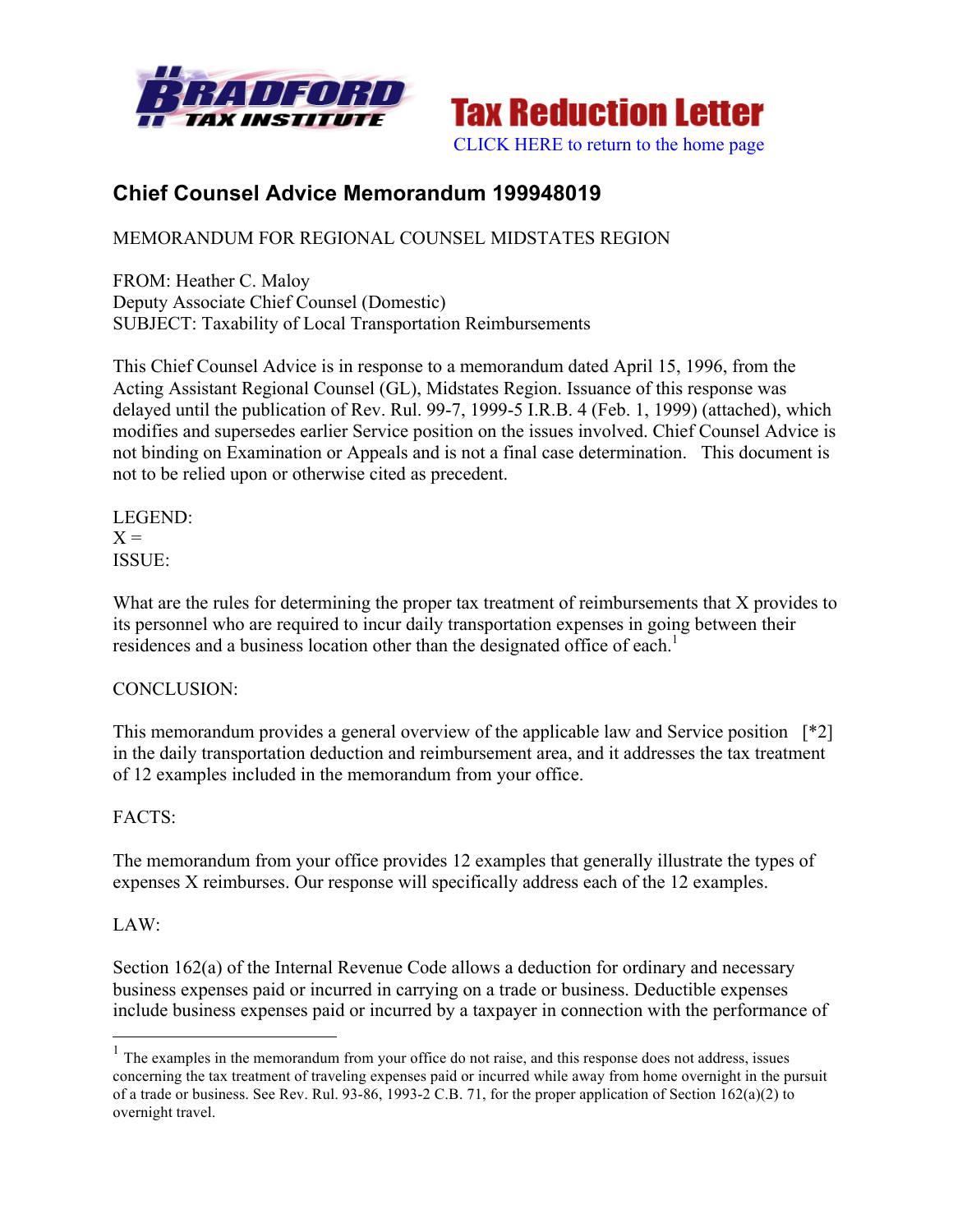services as an employee. Primuth v. Commissioner, 54 T.C. 374 (1970). As discussed below, certain daily transportation expenses of an employee are deductible business expenses under section 162(a), while other daily transportation expenses of an employee are nondeductible personal expenses under section 262.

Section 62(a)(2)(A) allows a deduction from gross income for reimbursed expenses of employees under a reimbursement or other expense allowance arrangement with the employer. Section 62(c) provides that an arrangement will not be treated as a "reimbursement or other expense allowance [\*3] arrangement" if (1) the arrangement does not re-quire substantiation of covered expenses, or (2) the employee may retain any amounts in excess of substantiated expenses.

Section 1.62-2 of the Income Tax Regulations sets forth rules for reimbursement or other expense allowance arrangements and for payments made under such arrangements. These rules provide that an amount paid by an employer to an employee under an arrangement that meets specified requirements is treated as paid under an "accountable plan." An amount treated as paid under an accountable plan is excluded from the employee's gross income, is not reported as wages, and is exempt from the withholding and payment of employment taxes.<sup>2</sup> If the arrangement does not satisfy one or more of the specified requirements, all amounts paid under the arrangement are treated as paid under a "nonaccountable plan." An amount treated as paid under a nonaccountable plan is included in the employee's gross income, is reported as wages, and is subject to the withholding and payment of employment taxes.

The three specific requirements that a reimbursement or other expense allowance arrangement must meet in order to be treated as an accountable [\*4] plan are:

(1) Business connection. Advances, allowances, or reimbursements under the arrangement must be provided for business expenses that are deductible under sections 161 - 197 and that are paid or incurred by the employee in connection with the performance of services as an employee of the employer.

(2) Substantiation. Each business expense under the arrangement must be substantiated to the payor within a reasonable period of time, using adequate records. Although the elements to be substantiated vary somewhat depending on the type of expense, for transportation expenses the elements are amount, time, use, and business purpose.

(3) Returning amounts in excess of expenses. In general, the arrangement must require the employee to return to the payor within a reasonable period of time amounts paid under the arrangement in excess of the expenses substantiated.<sup>3</sup>

The position of the Service on the deductibility of daily transportation expenses paid or incurred by a taxpayer in going between the taxpayer's residence and one or more work locations is succinctly summarized in the holding of Rev. Rul. 99-7 as follows:

<sup>&</sup>lt;sup>2</sup> The employment taxes generally include income tax withholding and the Federal Insurance Contributions Act taxes.

<sup>&</sup>lt;sup>3</sup> An arrangement for automobile mileage allowances may provide special rules for returning amounts in excess of expenses. See section 9.03 of Rev. Proc. 98-63, 1998-52 I.R.B. 25.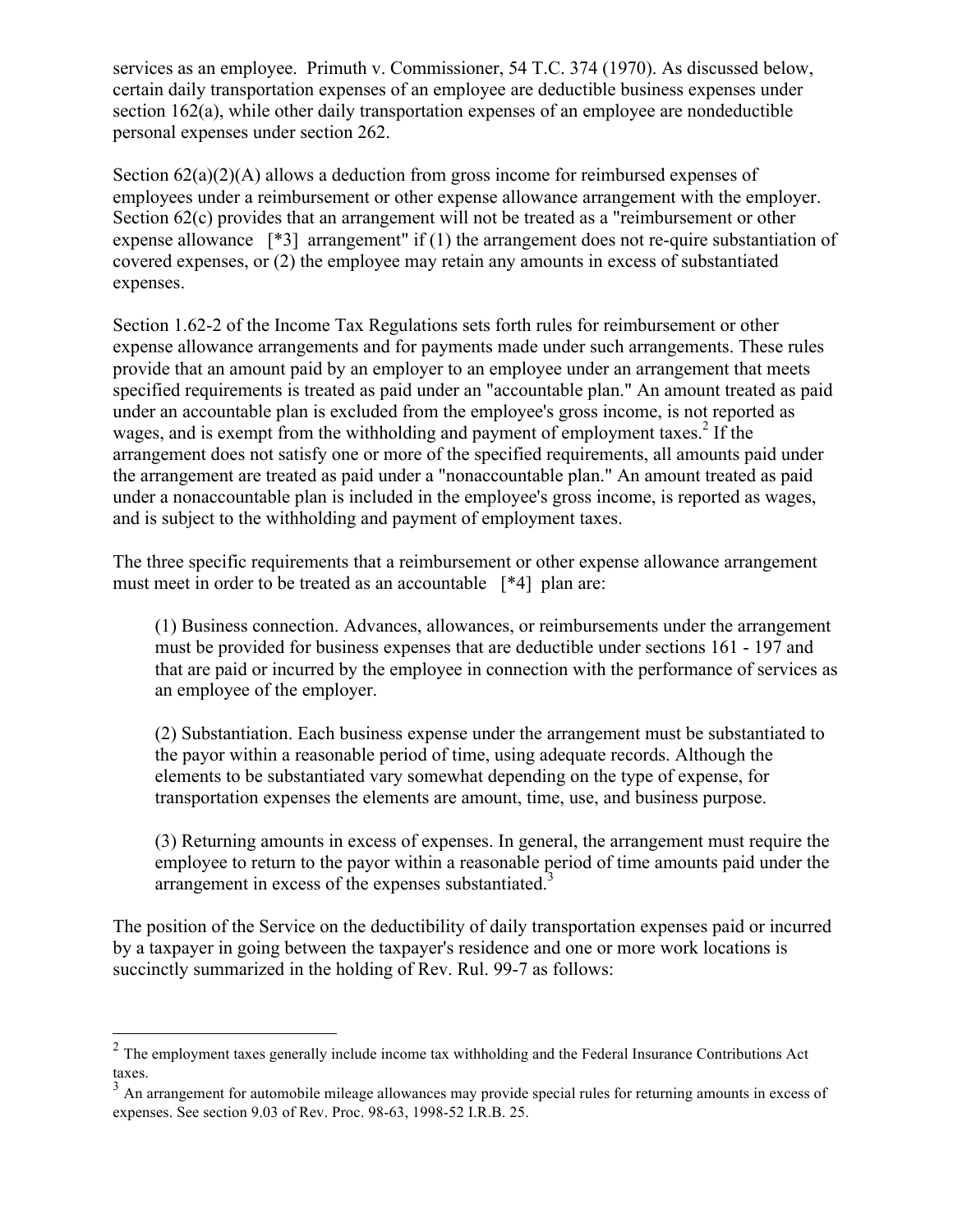In general, daily transportation expenses incurred in going between a taxpayer's [\*5] residence and a work location are nondeductible commuting expenses. However, such expenses are deductible under the circumstances described in paragraph (1), (2), or (3) below.

(1) A taxpayer may deduct daily transportation expenses incurred in going between the taxpayer's residence and a temporary work location outside the metropolitan area where the taxpayer lives and normally works. However, unless paragraph (2) or (3) below applies, daily transportation expenses incurred in going between the taxpayer's residence and a temporary work location within that metropolitan area are nondeductible commuting expenses.

(2) If a taxpayer has one or more regular work locations away from the taxpayer's residence, the taxpayer may deduct daily transportation expenses incurred in going between the taxpayer's residence and a temporary work location in the same trade or business, regardless of the distance.

(3) If a taxpayer's residence is the taxpayer's principal place of business within the meaning of section  $280A(c)(1)(A)$ , the taxpayer may deduct daily transportation expenses incurred in going between the residence and another work location in the same trade or business, regardless of whether the other [\*6] work location is regular or temporary and regardless of the distance.

The following rules apply in determining whether a work location is temporary for purposes of Rev. Rul. 99-7:

If employment at a work location is realistically expected to last (and does in fact last) for 1 year or less, the employment is temporary in the absence of facts and circumstances indicating otherwise. If employment at a work location is realistically expected to last for more than 1 year or there is no realistic expectation that the employment will last for 1 year or less, the employment is not temporary, regardless of whether it actually exceeds 1 year. If employment at a work location initially is realistically expected to last for 1 year or less, but at some later date the employment is realistically expected to exceed 1 year, that employment will be treated as temporary (in the absence of facts and circumstances indicating otherwise) until the date that the taxpayer's realistic expectation changes, and will be treated as not temporary after that date.

### ANALYSIS:

We will now address the 12 examples included in the memorandum from your office. At the time the examples were submitted, Rev. Rul. 90-23, 1990-1 C.B. 28 [\*7] defined "temporary work location" for this purpose as any location at which the taxpayer performs services on an irregular or short-term (i.e., generally a matter of days or weeks) basis; Rev. Rul. 99-7 has modified this definition, creating the 1-year rule described above.

Our analysis of these 12 examples is based, to a large extent, on the above-stated holding (2) of Rev. Rul. 99-7 be-cause we assume that the employee in each example has a regular place of business away from the employee's residence, except where otherwise indicated in the facts of the particular example. We also assume that the employees are not assigned to the work locations at any time other than as specified in the example. For purposes of our analysis, we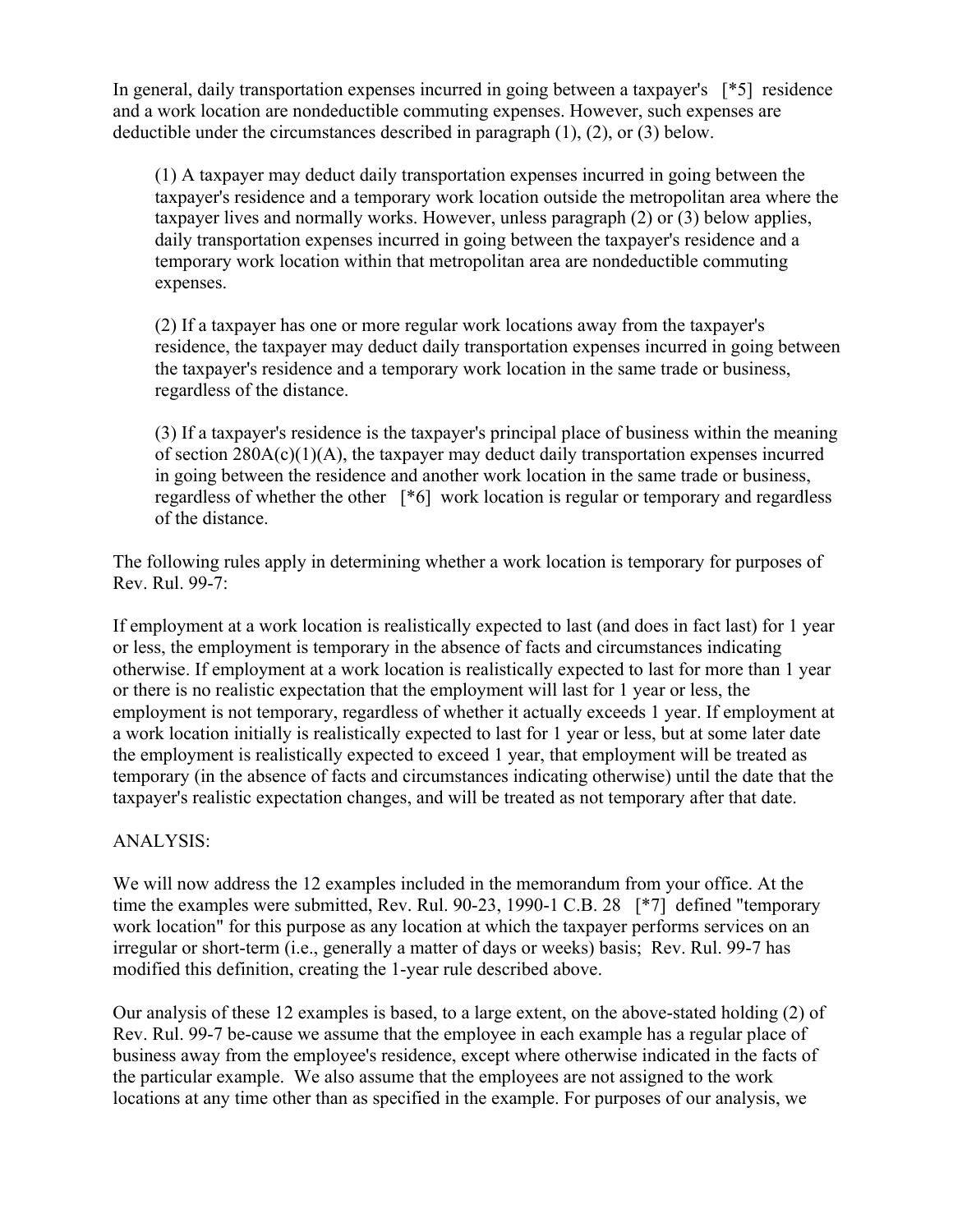note that the employer's directive that the employee incur these daily transportation expenses is not controlling in determining the deductibility or nondeductibility of these expenses.

Example (1). An employee is directed to a work location other than his regularly assigned office and conducts business activities at the directed work location for at least 70 percent of a tax year.

If, upon commencement of the directed work assignment, that assignment is realistically [\*8] expected to last for 1 year or less, it is a temporary work location. The employee incurs deductible daily transportation expenses in going between the residence and the temporary work location. Assuming the accountable plan requirements are met, X's reimbursement of such expenses would be excluded from the employee's income, would not be reported as wages, and would not be subject to the withholding and payment of employment taxes. However, if, upon commencement of the directed work assignment, the assignment is realistically expected to last for more than 1 year or for an indefinite period, it is not a temporary work location and the daily transportation expenses the employee incurs in going between the residence and the directed work location are not deductible. Any employer reimbursement of these expenses would be paid pursuant to a nonaccountable plan. Such amounts would be included in the employee's income, would be reported as wages, and would be subject to the withholding and payment of employment taxes.

Example (2). An employee is directed to a work location other than his regularly assigned office for an indefinite period of time.

If the employee is directed to a work location  $[*9]$  that is indefinite, it is not a temporary work location. The employee does not incur any deductible daily transportation expenses in going between the residence and the indefinite work location. Any employer reimbursement for these expenses would be paid pursuant to a nonaccountable plan. Such amounts would be included in the employee's income, would be reported as wages, and would be subject to the withholding and payment of employment taxes.

Example (3). An employee is assigned to a client's office for 3 consecutive weeks. The assigned work location is a temporary work location within the meaning of Rev. Rul. 99-7. Assuming the ac-countable plan requirements are met, X's reimbursement of the expenses of the employee's round trip between the residence and the assigned work location would be excluded from the employee's income, would not be reported as wages, and would not be subject to the withholding and payment of employment taxes.

Example (4). An employee is assigned to go to a client's office for 31 consecutive days. The answer is the same as the answer for Example (3).

Example (5). An employee is assigned to go to a client's office for 6 consecutive months. The answer is the same as [\*10] the answer for Example (3).

Example (6). An employee is directed to attend a 5-week training course at a location other than his regular office location.

The answer is the same as the answer for Example (3).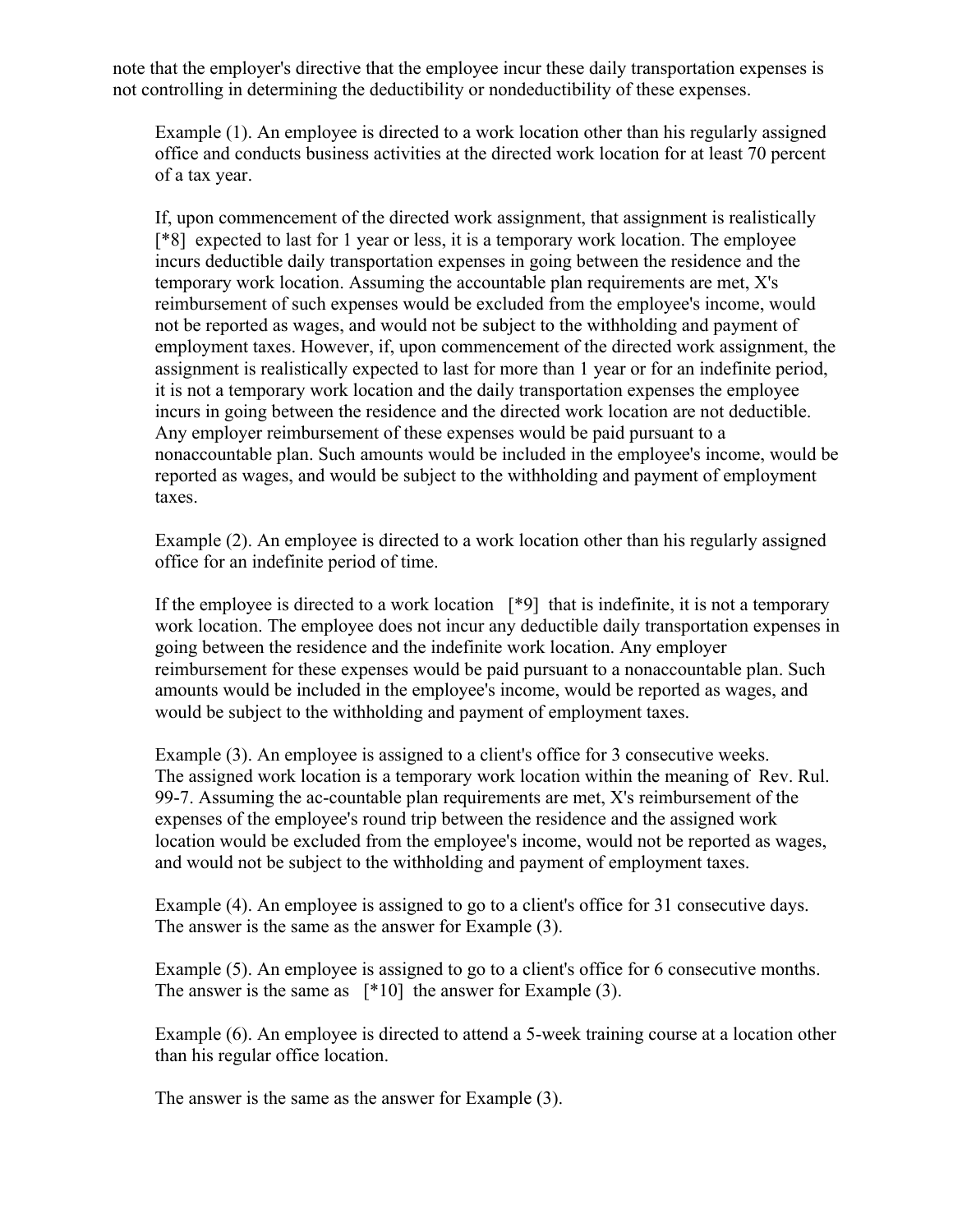Example (7). An employee is directed to perform a special 5-week assignment at the employer's second office location within the employee's local transportation area. The employer's second office location is not the employee's regular office location.

The answer is the same as the answer for Example (3).

Example (8). In Examples (3), (4), and (5), the employee's local transportation is assumed to be for consecutive days with round-trip transportation between the employee's residence and the client's office. Would the result in each of these examples be different if the employee's duties included transportation to the employee's regular office location for 1 to 3 days a month to conduct full day office related assignments? In this example it is assumed that there is no travel between the client's office and the employee's regular office location. What duration of interruption in consecutive round-trip transportation between the residence and the client's office, if any, causes a change [\*11] in the determination of temporary work location?

There would be no change in the results of Examples (3), (4), and (5). However, the employee's transportation expenses incurred in going between the residence and the employee's regular office location would not be deductible daily transportation expenses.

Example (9). Assume that the employee maintains a qualified office in the home, as provided under I.R.C.  $\beta$  280A(c)(1)(A). Would there be a different result in Examples (1) through (8), above?

If an employee's office in the home is the employee's principal place of business under ß  $280A(c)(1)(A)$ ,<sup>4</sup> holding (3) of Rev. Rul. 99-7 allows the employee to deduct the daily transportation expenses of going between the residence and any regular or temporary work location in the same trade or business. If it is substantiated to X that the employee's office in the home is the employee's principal place of business within the meaning of section  $280A(c)(1)(A)$ , and the other accountable plan requirements are met, X's reimbursement of these expenses in Examples (1) through (8) would be excluded from the employee's income, would not be reported as wages, and would not be subject to the withholding and [\*12] payment of employment taxes.

Example (10). An employee is assigned to perform work at a client's office for a period estimated to last at least 18 months. During this 18-month period the employee will make 15 round-trip visits from the residence to the employee's regularly assigned office. In addition, the employee will attend a 2-week training course during the 18-month period at a location other than the client's office or the employee's regularly assigned office.

 $4$  Section 280A(c)(1)(A) generally provides that an employee may claim a home office deduction with respect to the portion of the residence exclusively used on a regular basis (and for the convenience of the employer) as the employee's principal place of business. Generally, an employee's home office satisfies section 280A(c)(1)(A) if it meets the "relative importance" and "time" tests set forth in Commissioner v. Soliman, 506 U.S. 168, 113 S. Ct. 701, 121 L. Ed. 2d 634 (1993), 1993-1 C.B. 45. See Rev. Rul. 94-24, 1994-1 C.B. 87. Also, section 280A(c)(1) provides that the term "principal place of business" includes a place of business that is used by the taxpayer for the administrative or management activities of any trade or business of the taxpayer if there is no other fixed location of such trade or business where the taxpayer conducts substantial administrative or management activities of such trade or business.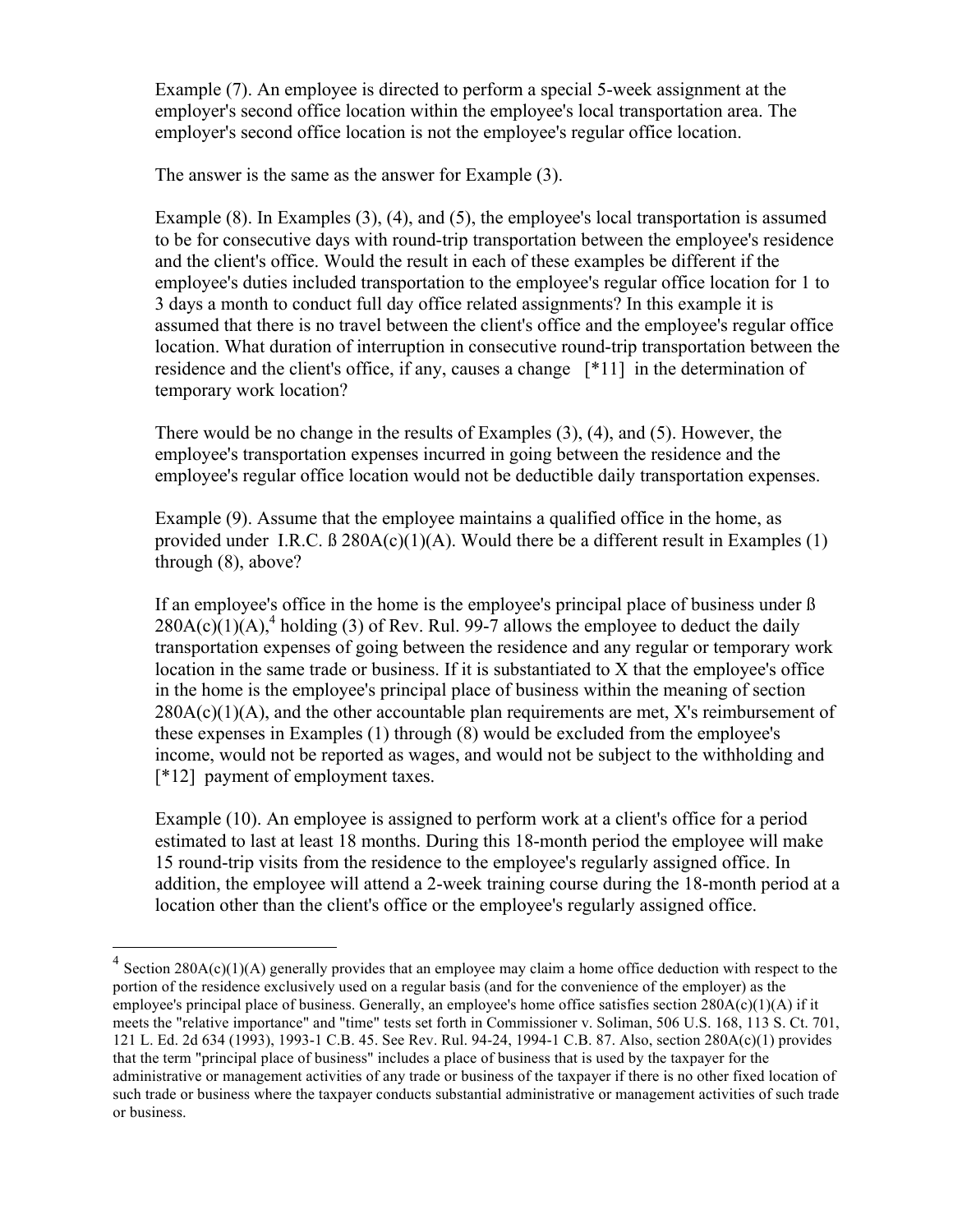Employment at the client's office is clearly not temporary for purposes of holding (2) of Rev. Rul. 99-7 because the assignment is realistically expected to last more than 1 year. Although the Service has not published a position on the duration of breaks and the effect on temporary work locations, clearly the 2-week training course is an insignificant break that does not affect the determination that the client's office is not a temporary work location. See Blatnick v. Commissioner, 56 T.C. 1344, 1348 (1971), where the court held that a 3-week layoff did not interrupt the otherwise nontemporary character of the work assignment.

Transportation expenses incurred going between the residence and both the client's office [\*13] and the regularly assigned office are nondeductible commuting expenses. Employer reimbursement of such expenses would be pursuant to a nonaccountable plan, would be includible in the employee's gross income, would be reported as wages, and would be subject to the withholding and payment of employment taxes.

Transportation expenses incurred in going between the residence and the 2-week training course are deductible daily transportation expenses. Assuming the accountable plan requirements are met, X's reimbursement of such expenses would be excluded from the employee's income, would not be reported as wages, and would not be subject to the withholding and payment of employment taxes.

Example (11). An employee is assigned to perform work at a client's office for a period estimated to last at least 6 months. During this 6-month period the employee will make 10 to 15 round-trip visits to the client's office.

The answer is the same as the answer for Example (3).

Example (12). An employee participates in the flexiplace program and elects to work on cases and other administrative duties at the flexiplace worksite. The employee, however, is required by management to report to a post-of-duty [\*14] for meetings, mail, etc. Does the employee have more than one "regular work location," which would entitle the employee to deduct the transportation expenses incurred by the employee between the employee's residence and a client's office?

If an employee's flexiplace work location in the residence is the employee's principal place of business under section  $280A(c)(1)(A)$ ,<sup>5</sup> holding (3) of Rev. Rul. 99-7 allows the employee to deduct the daily transportation expenses of going between the flexiplace work location and any regular or temporary work location in the same trade or business. If it is substantiated to X that the employee's flexiplace work location is the employee's principal place of business within the meaning of section  $280A(c)(1)(A)$ , and the other accountable plan requirements are met, X's reimbursement of these expenses would be excluded from the employee's income, would not be reported as wages, and would not be subject to the withholding and payment of employment taxes.

If the flexiplace location at the employee's residence is not the employee's principal place of business within the meaning of section  $280A(c)(1)(A)$ , the daily transportation expenses

<sup>&</sup>lt;sup>5</sup> See the discussion of section  $280A(c)(1)(A)$  in footnote 4, above.